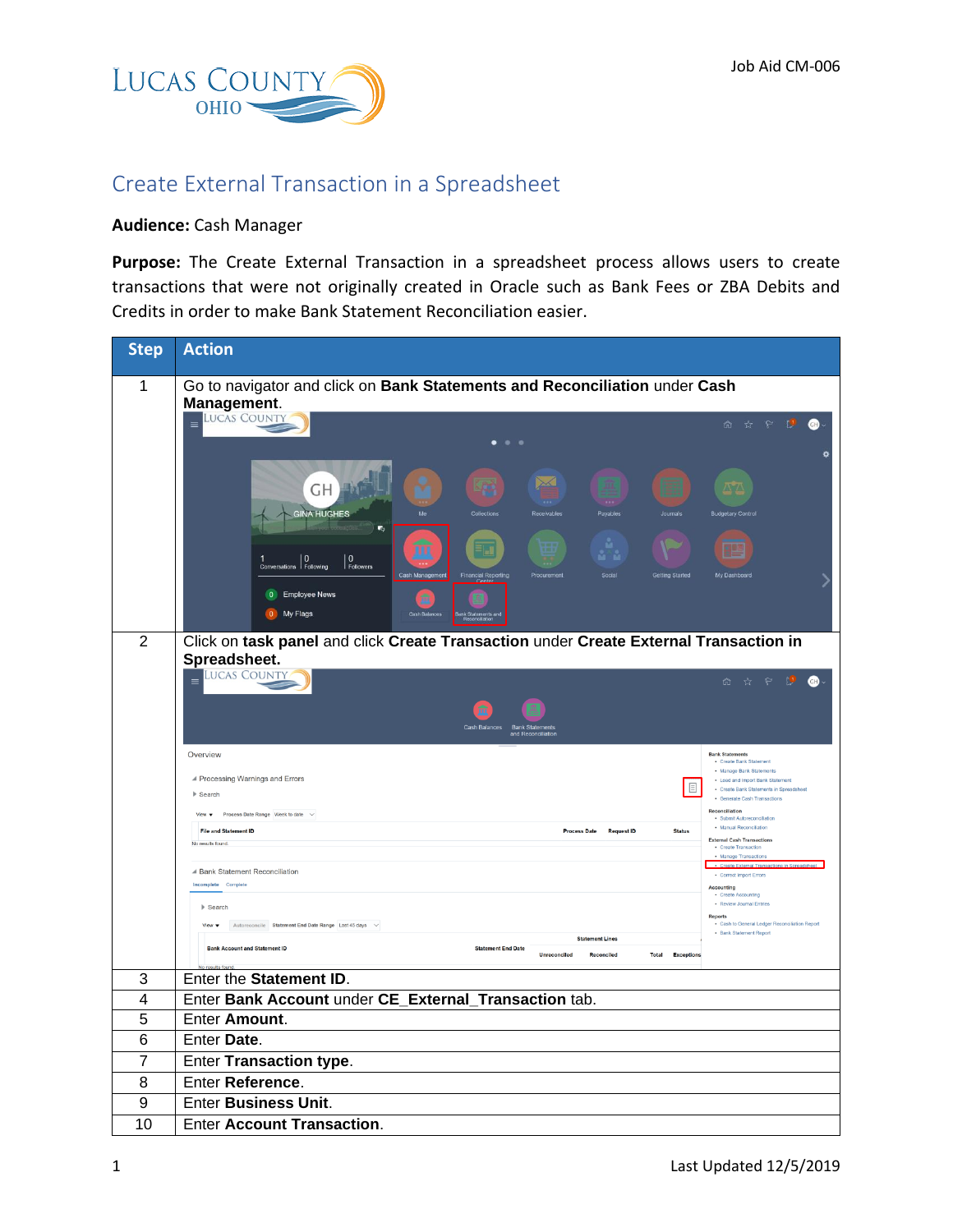

| 11 | Enter Cash Account and Offset Account details.                                                                                                                                                                                                                                                                                                                                                                                                                                                                                                                     |  |  |  |
|----|--------------------------------------------------------------------------------------------------------------------------------------------------------------------------------------------------------------------------------------------------------------------------------------------------------------------------------------------------------------------------------------------------------------------------------------------------------------------------------------------------------------------------------------------------------------------|--|--|--|
|    | <b>External Transactions</b><br>Required                                                                                                                                                                                                                                                                                                                                                                                                                                                                                                                           |  |  |  |
|    | *Account<br><b>Transactio</b><br>Cash Account Cash GL Account Cash Account Cash Account Cash Account Cash Account Cash Account Cash Account<br>*Bank Account<br>Reference<br><b>Business Unit</b><br><b>Type</b>                                                                                                                                                                                                                                                                                                                                                   |  |  |  |
|    |                                                                                                                                                                                                                                                                                                                                                                                                                                                                                                                                                                    |  |  |  |
|    |                                                                                                                                                                                                                                                                                                                                                                                                                                                                                                                                                                    |  |  |  |
|    |                                                                                                                                                                                                                                                                                                                                                                                                                                                                                                                                                                    |  |  |  |
|    |                                                                                                                                                                                                                                                                                                                                                                                                                                                                                                                                                                    |  |  |  |
|    |                                                                                                                                                                                                                                                                                                                                                                                                                                                                                                                                                                    |  |  |  |
|    |                                                                                                                                                                                                                                                                                                                                                                                                                                                                                                                                                                    |  |  |  |
|    |                                                                                                                                                                                                                                                                                                                                                                                                                                                                                                                                                                    |  |  |  |
|    |                                                                                                                                                                                                                                                                                                                                                                                                                                                                                                                                                                    |  |  |  |
|    |                                                                                                                                                                                                                                                                                                                                                                                                                                                                                                                                                                    |  |  |  |
|    |                                                                                                                                                                                                                                                                                                                                                                                                                                                                                                                                                                    |  |  |  |
|    |                                                                                                                                                                                                                                                                                                                                                                                                                                                                                                                                                                    |  |  |  |
|    | ns and CSV Generation CE EXTERNAL TRANSACTIONS                                                                                                                                                                                                                                                                                                                                                                                                                                                                                                                     |  |  |  |
| 12 | Click on Generate CSV File under Instructions and CSV Generation.                                                                                                                                                                                                                                                                                                                                                                                                                                                                                                  |  |  |  |
|    | ORACLE <sup>.</sup><br>Fusion Applications 11g Release 9 (11.1.9)<br><b>Cash Management External Transactions</b>                                                                                                                                                                                                                                                                                                                                                                                                                                                  |  |  |  |
|    | Overview<br>ou can create external transactions from information in other systems using this Interface.<br>Use the Load Interace File for Import process to load the ZIP file generated from this spreadsheet into the interface table CE_EXT_TRX_INTERFACE.                                                                                                                                                                                                                                                                                                       |  |  |  |
|    | Use the Import External Transactions process to import the data from the interface table to the transaction table CE_EXTERNAL_TRANSACTIONS.                                                                                                                                                                                                                                                                                                                                                                                                                        |  |  |  |
|    | <b>Preparing the Table Data</b><br>1) Prepare the data for the interface table using the corresponding worksheet in this template. See the section Excel Template Format for details about this template<br>2) Refer to the bubble text on each column header either for detailed instructions on preparing the data in that column, or for a description of the data and data type that the column                                                                                                                                                                |  |  |  |
|    | requires.                                                                                                                                                                                                                                                                                                                                                                                                                                                                                                                                                          |  |  |  |
|    | <b>Generating the Data</b><br>After you finish preparing the data in the CE_EXTERNAL_TRANSACTIONS worksheet, click the Generate CSV File button below to generate a ZIP file containing the CSV                                                                                                                                                                                                                                                                                                                                                                    |  |  |  |
|    | <b>Generate CSV File</b>                                                                                                                                                                                                                                                                                                                                                                                                                                                                                                                                           |  |  |  |
|    | <b>Excel Template Format</b>                                                                                                                                                                                                                                                                                                                                                                                                                                                                                                                                       |  |  |  |
|    | . The first row in each sheet contains column headers that represent the interface table columns.<br>Do not change the order of the columns in the Excel sheets. Changing the order of the columns will cause the load process to fail.<br>You can hide columns that you do not intend to use, but you cannot delete columns. Deleting columns will cause the load process to fail.                                                                                                                                                                                |  |  |  |
|    | Each column header contains bubble text about the expected data type and, in some cases, instruction text<br>· Date fields must be entered in MM/DD/YYYY format.                                                                                                                                                                                                                                                                                                                                                                                                   |  |  |  |
|    | Recommendations for Loading External Transactions data<br>Because the details of any data conversion will vary, the scope of this document is limited to a best practices approach. If you are new to data conversion, we recommend consulting                                                                                                                                                                                                                                                                                                                     |  |  |  |
|    | Oracle resources on open interfaces and the strategies for populating them.<br>In general, we recommend the following:                                                                                                                                                                                                                                                                                                                                                                                                                                             |  |  |  |
|    | 1) Build an export file in the same format as the External Transactions interface described in this template. You can build an export file in one of two ways: Extract data into a<br>spreadsheet that contains the same structure as this template; or use SQL, ODI, or a similar tool to extract data into a .CSV file with the same structure as the .CSV file generated by this<br>template (as described in the section Loading the Data).<br>2) Your spreadsheet must have the same columns, and the columns must be in the same order, as in this template. |  |  |  |
|    | 3) Once you have extracted the data into your temporary spreadsheet, cut and paste the data into the relevant sheet provided in this template.<br>4) For key flexfields such as Cash and Offset GL Accounts, you will need to provide individual segment values that comprises the GL Accounts.<br>→ Instructions and CSV Generation CE_EXTERNAL_TRANSACTIONS ●                                                                                                                                                                                                    |  |  |  |
| 13 | Save file to the Desktop                                                                                                                                                                                                                                                                                                                                                                                                                                                                                                                                           |  |  |  |
| 14 | Navigate to Tools > Scheduled Processes                                                                                                                                                                                                                                                                                                                                                                                                                                                                                                                            |  |  |  |
|    |                                                                                                                                                                                                                                                                                                                                                                                                                                                                                                                                                                    |  |  |  |
| 15 | Run the ESS job "Load Interface File for Import" process.                                                                                                                                                                                                                                                                                                                                                                                                                                                                                                          |  |  |  |
| 16 | For the Import Process, select "Import External Transactions".                                                                                                                                                                                                                                                                                                                                                                                                                                                                                                     |  |  |  |
| 17 | For the Data File, select the name of the ZIP file that was saved to the Desktop in Step 13                                                                                                                                                                                                                                                                                                                                                                                                                                                                        |  |  |  |
|    |                                                                                                                                                                                                                                                                                                                                                                                                                                                                                                                                                                    |  |  |  |
| 18 | After loading completed successfully, the "Import External Transactions" process will be run<br>automatically.                                                                                                                                                                                                                                                                                                                                                                                                                                                     |  |  |  |
| 19 | Once import completed, transactions from the CE_EXT_TRX_INTERFACE table will be                                                                                                                                                                                                                                                                                                                                                                                                                                                                                    |  |  |  |
|    | imported to the transaction table CE_EXTERNAL_TRANSACTIONS                                                                                                                                                                                                                                                                                                                                                                                                                                                                                                         |  |  |  |
|    |                                                                                                                                                                                                                                                                                                                                                                                                                                                                                                                                                                    |  |  |  |
| 20 | Click on task panel and click Manage Transactions.                                                                                                                                                                                                                                                                                                                                                                                                                                                                                                                 |  |  |  |